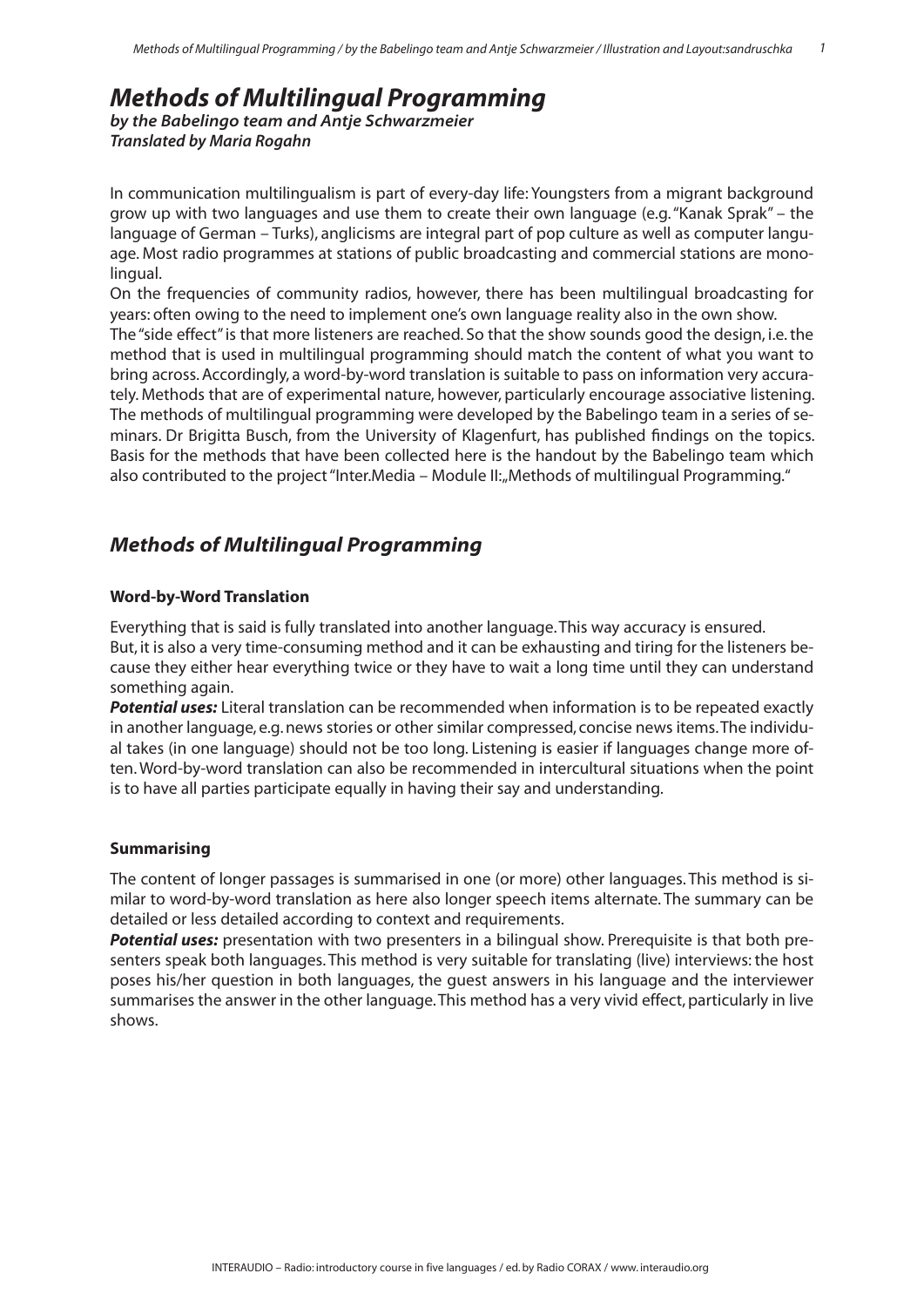### **Reframing, building links**

Here the point is not to translate but passing contents and statements on from one language to the next. This can take place through an introductory question or a short resume. This way links are built from one language to the other. All participating presenters must understand all languages in use for this – the listeners not necessarily. The team has to be well-established and expert at changing from one language to the other. This kind of reframing is widely used in parts of Africa because people speak several languages in everyday-life side by side. It is a very smart and dynamic way of multilingual programming that is fun to listen to. Listeners who only understand one language are able to follow the show even if they do not understand everything. Listeners who understand all languages do not get bored because nothing is repeated. It is important, however, to take care that central information is always passed on into the other language.

*Potential Uses:* presentations (with two presenters), live discussions.



### **Example for building language links:**

So that the listeners "stay tuned" who only understand one language, it is important that the presenter Betty takes up what has been said, e.g. "The motivations for radio programming are manifold for our guests in the studio, Mr XY, who exactly do you want to reach?

### **Turn-Taking: Continuous presence of different languages**

Turn-taking means that two languages are spoken in turns, in doing so the presenters try to create a balance between languages in the show. Using different languages is part of the show's concept without taking care to comply strictly with translating, summarising or building links. So, it can happen that listeners do not understand at certain times but other parts of the show are devised in all languages, like for example local events. It can also have the result that both languages can be heard simultaneously.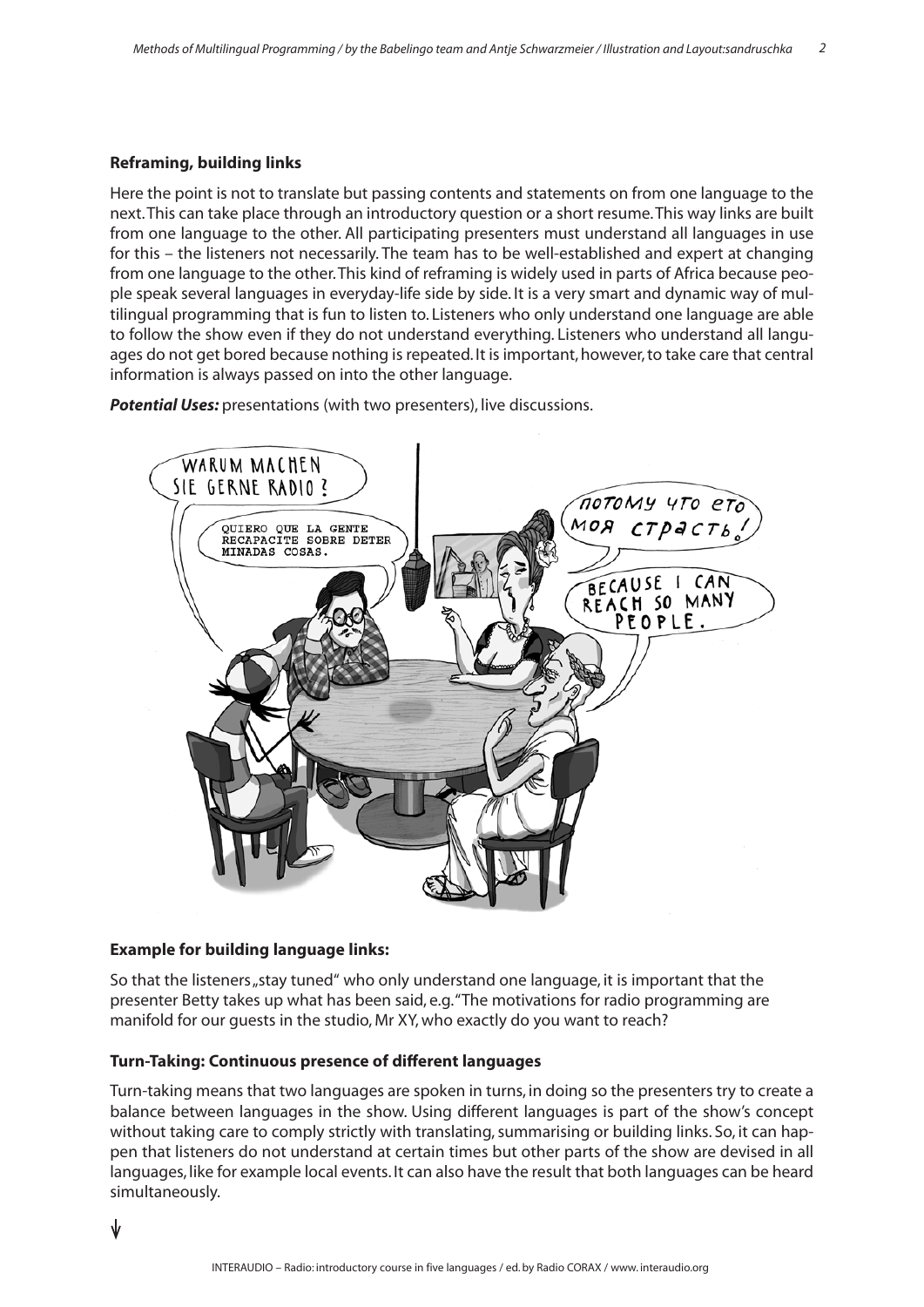### ∧

*Potential Uses:* If this method is to be used regularly it is suited best for shows whose producers can assume that the listeners more or less understand both languages. This means that when changing between languages you do not have to take care to transfer meaning. This can be the case in multilingual countries or regions but also within immigrant communities.

**Example:** broadcasting a football game with two presenters who speak different languages and are watching the same game and comment in their respective language. Sometimes they communicate with each other and refer to each other. When it gets particularly gripping each comments in his/her own language, sometimes even at the same time.

Possible elements of multilingual shows are also music, audio art or collages that can be understood by all listeners, irrespective of language.

### **Language Games and Language Art**

Not the information plays the lead role but experimenting with languages themselves. Language serves as a design element in artistic and experimental respect. Listening routines can be deconstructed, reflected on and broadened. New ways of listening, new methods of multilingual programming and even new languages can develop from this. *Potential Uses:* Collages, radio plays.

#### **Music**

.

While music per se is not a language that is accessible and understandable for all listeners – music can bring across a lot, particularly on emotional level. Multilingual presentations can be accentuated and illustrated by a subsequent piece of music. The listeners get to know a lot about a particular life-style or a special perspective on this associative level – and also about similarities in different every-day lives. Music also has an important function for the show design: the rhythm of a piece of music can link different language presentations on a sound level. Because of this, changes of language have a rhythmic effect and are not felt as clashes. Monolingual listeners are not just "given the slip" but can adjust more easily to listening to the sound of the foreign language.